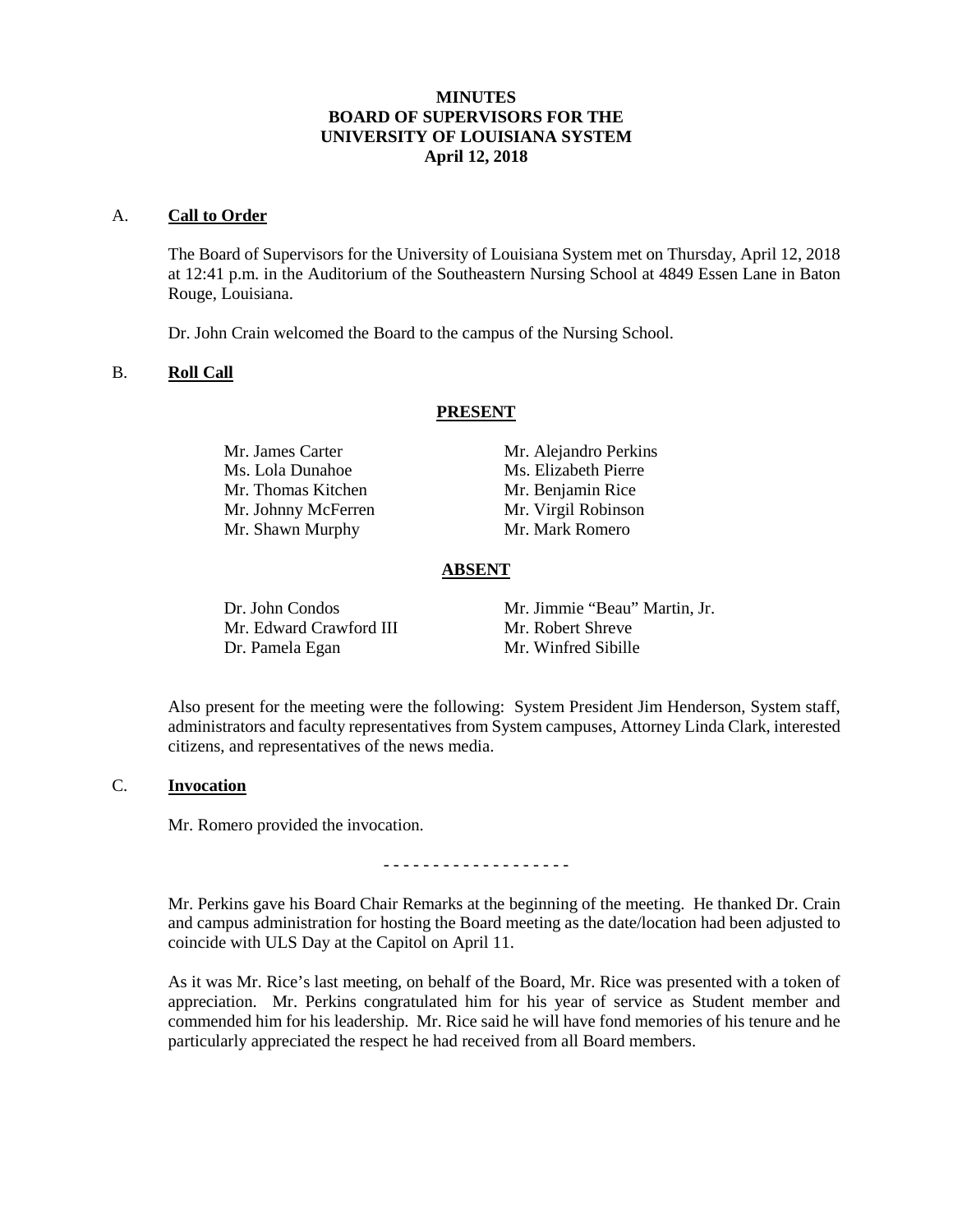Mr. Perkins also made a few congratulatory remarks about several Board members regarding recent professional achievements. He acknowledged Ms. Elizabeth Pierre for receiving a Southern University Law Center's 2018 Distinguished Alumna award. He also commended Mr. Carter for being honored with Wall of Fame status as an alumni of McDonogh 35 College Preparatory Senior High School. Chair Perkins also recognized Mr. Mark Romero for his new leadership role as Executive Vice President of Brown and Brown of Louisiana, LLC.

Mr. Perkins also praised a couple of the recent events by the System, including the February 1-2 *For Our Future Conference* and April 11 ULS Day at the Capitol. Mr. Perkins thanked the System staff for coordinating the events for an extraordinary day.

He commended Ms. Erica Calais for representing the System at the 2018 Academic Honors Day Celebration on March 24, at which several hundred East Baton Rouge Parish School students were being honored for their academic accomplishments.

Mr. Perkins reminded Board members that their annual personal financial disclosures were due to the State Board of Ethics by May 15.

He also indicated that Board members would find a copy in their folders of the 2017-18 annual report of the *For Our Future Award*. The report included the names of the recipients, along with the amounts awarded and the institutions that provided the awards. Mr. Perkins also stated that applications are being accepted for the next academic year, and the deadline is July 20.

- - - - - - - - - - - - - - - - - - -

Vice Chair Romero took over as Chair as Mr. Perkins had to leave before the end of the meeting.

# D. **Approval of Minutes February 22, 2018 Board Meeting**

Upon motion of Mr. Murphy, seconded by Ms. Dunahoe, the Board of Supervisors for the University of Louisiana System unanimously approved the minutes of the February 22, 2018 meeting.

- - - - - - - - - - - - - - - - - - -

Mr. Romero asked for a motion and a second to add one item of Other Business from Grambling State University.

*Upon motion of Mr. Robinson, seconded by Ms. Dunahoe, the Board unanimously approved a request from Grambling State University to add one item of Other Business to the Academic and Student Affairs Committee.*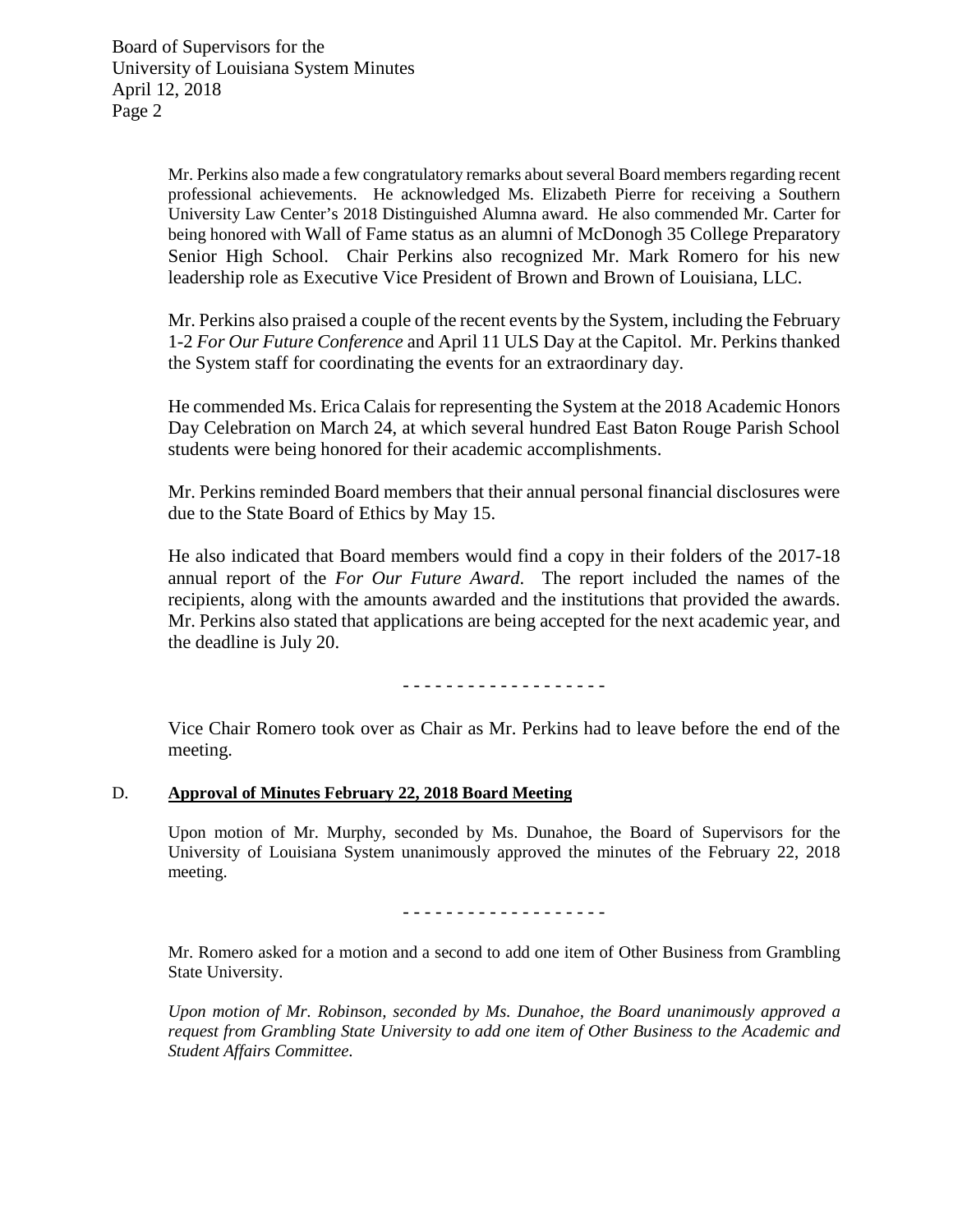# E. **Report of the Grievance Committee**

Upon motion of Ms. Dunahoe, seconded by Mr. Robinson, the Board unanimously voted to approve the following resolution:

## E.1. Mr. Cameron Zaricor, Student, University of Louisiana at Monroe

*NOW, THEREFORE, BE IT RESOLVED, that the Board of Supervisors for the University of Louisiana System hereby upholds the process used by University of Louisiana at Monroe regarding the grievance of Mr. Cameron Zaricor.*

#### F. **Report of the Academic and Student Affairs Committee**

Upon motion of Ms. Dunahoe, seconded by Mr. Murphy, the Board unanimously voted to approve the following items:

F.1. Grambling State University's request for approval of a renewal to the Memorandum of Understanding with Meharry Medical College.

*NOW, THEREFORE, BE IT RESOLVED, that the Board of Supervisors for the University of Louisiana System hereby approves Grambling State University's request for approval of a renewal to the Memorandum of Understanding with Meharry Medical College.* 

F.2. Grambling State University's request for approval of a Memorandum of Understanding between the University and the United States Environmental Protection Agency, Region 6.

*NOW, THEREFORE, BE IT RESOLVED, that the Board of Supervisors for the University of Louisiana System hereby approves Grambling State University's request for approval of a Memorandum of Understanding between the University and the United States Environmental Protection Agency, Region 6.* 

F.3. Grambling State University's request for approval to award an Honorary Doctorate of Humane Letters to Mr. Louis S. Reine.

*NOW, THEREFORE, BE IT RESOLVED, that the Board of Supervisors for the University of Louisiana System hereby approves Grambling State University's request for approval to award an Honorary Doctorate of Humane Letters to Mr. Louis S. Reine.*

F.4. Louisiana Tech University's request for approval of a Proposal for a Graduate Certificate in Business Administration.

*NOW, THEREFORE, BE IT RESOLVED, that the Board of Supervisors for the University of Louisiana System hereby approves Louisiana Tech University's request for approval of a Proposal for a Graduate Certificate in Business Administration.*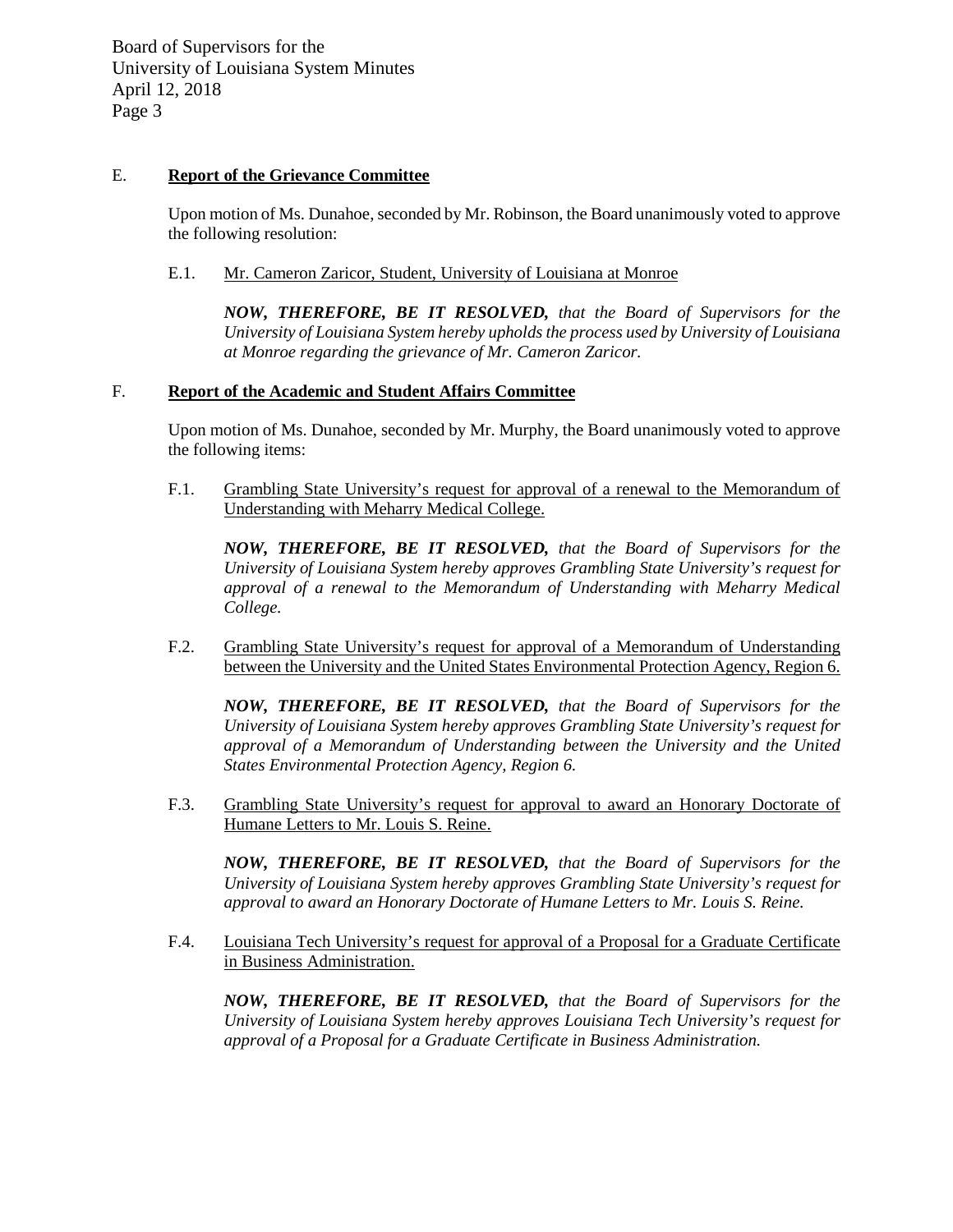> F.5. Louisiana Tech University's request for approval to award an Honorary Doctorate of Science to Mr. Craig C. Spohn at Spring Commencement Exercises.

*NOW, THEREFORE, BE IT RESOLVED, that the Board of Supervisors for the University of Louisiana System hereby approves Louisiana Tech University's request for approval to award an Honorary Doctorate of Science to Mr. Craig C. Spohn at Spring Commencement Exercises.*

F.6. McNeese State University's request for approval to award a posthumous Honorary Doctorate of Humane Letters to Mr. Billy Navarre*.*

*NOW, THEREFORE, BE IT RESOLVED, that the Board of Supervisors for the University of Louisiana System hereby approves McNeese State University's request for approval to award a posthumous Honorary Doctorate of Humane Letters to Mr. Billy Navarre.*

F.7. McNeese State University's request for approval of a Memorandum of Understanding between the University and Shenyang Aerospace University.

*NOW, THEREFORE, BE IT RESOLVED, that the Board of Supervisors for the University of Louisiana System hereby approves McNeese State University's request for approval of a Memorandum of Understanding between the University and Shenyang Aerospace University.* 

F.8. Nicholls State University's request for approval to award an Honorary Doctorate of Letters to Ms. Cory Tolbert Haik at the Spring Commencement Exercises.

*NOW, THEREFORE, BE IT RESOLVED, that the Board of Supervisors for the University of Louisiana System hereby approves Nicholls State University's request for approval to award an Honorary Doctorate of Letters to Ms. Cory Tolbert Haik at the Spring Commencement Exercises.*

F.9. Northwestern State University's request for approval to create the School of Education within the Gallaspy College of Education and Human Development.

*NOW, THEREFORE, BE IT RESOLVED, that the Board of Supervisors for the University of Louisiana System hereby approves Northwestern State University's request for approval to create the School of Education within the Gallaspy College of Education and Human Development.*

F.10. Northwestern State University's request for approval of a Proposal of a Bachelor of Fine Arts in Dance.

*NOW, THEREFORE, BE IT RESOLVED, that the Board of Supervisors for the University of Louisiana System hereby approves Northwestern State University's request for approval of a Proposal of a Bachelor of Fine Arts in Dance.*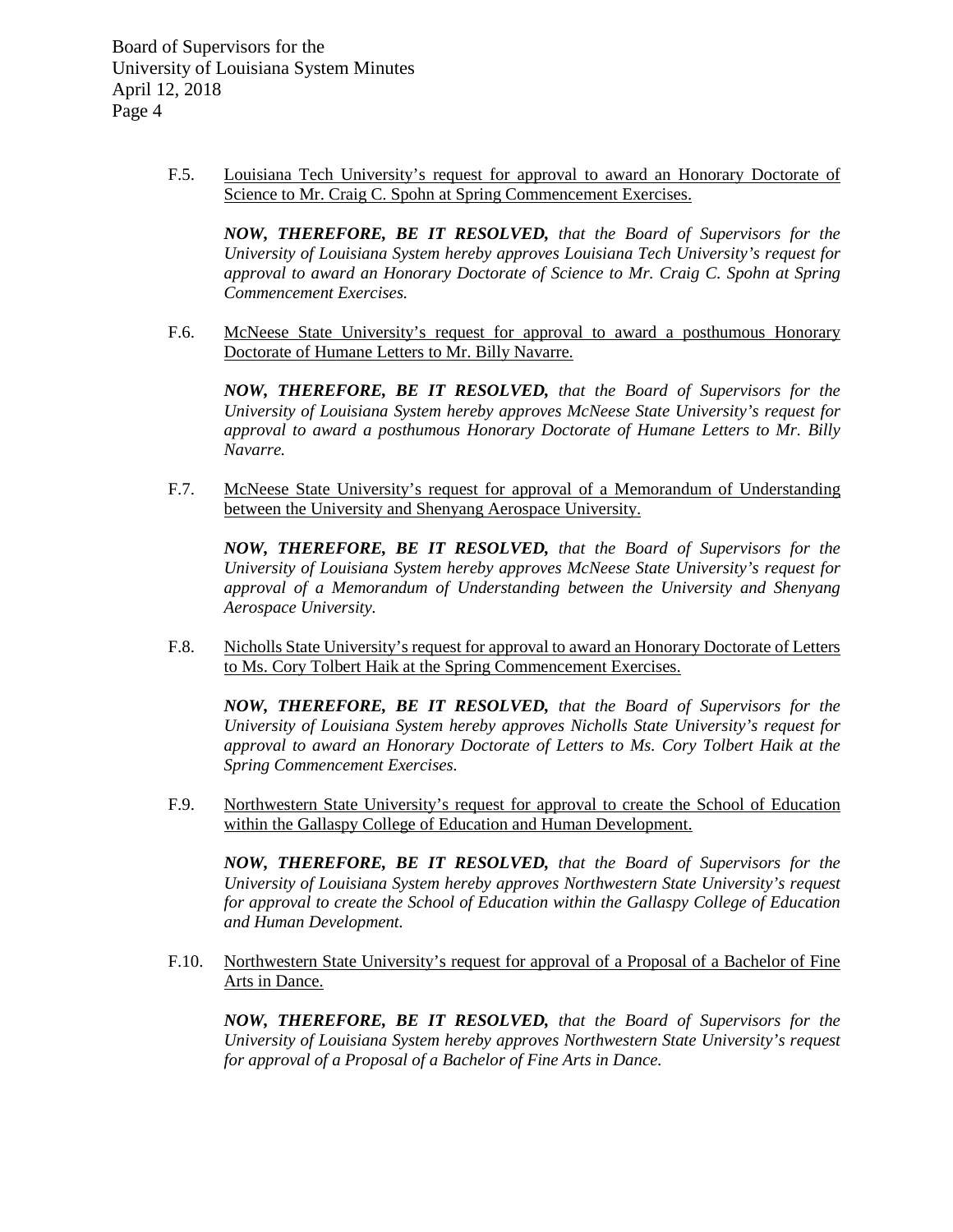> F.11. Southeastern Louisiana University's request for approval of a Letter of Intent to Develop a New Academic Program leading to a Master of Science in Athletic Training (MSAT).

*NOW, THEREFORE, BE IT RESOLVED, that the Board of Supervisors for the University of Louisiana System hereby approves Southeastern Louisiana University's request for approval of a Letter of Intent to Develop a New Academic Program leading to a Master of Science in Athletic Training (MSAT).*

F.12. University of Louisiana at Monroe's request for approval to restructure the College of Health Sciences into two schools: (1) Kitty DeGree School of Nursing and (2) School of Allied Health.

*NOW, THEREFORE, BE IT RESOLVED, that the Board of Supervisors for the University of Louisiana System hereby approves University of Louisiana at Monroe's request for approval to restructure the College of Health Sciences into two schools: (1) Kitty DeGree School of Nursing and (2) School of Allied Health.*

F.13. University of New Orleans' request for approval of a Letter of Intent to Develop a New Academic Program leading to a Bachelor of Science in Construction Management.

*NOW, THEREFORE, BE IT RESOLVED, that the Board of Supervisors for the University of Louisiana System hereby approves University of New Orleans' request for approval of a Letter of Intent to Develop a New Academic Program leading to a Bachelor of Science in Construction Management.*

F.14. University of New Orleans' request for approval of a Memorandum of Understanding between the University and Chang'an University Xi'an, Shaanxi, People's Republic of China (PRC).

*NOW, THEREFORE, BE IT RESOLVED, that the Board of Supervisors for the University of Louisiana System hereby approves University of New Orleans' request for approval of a Memorandum of Understanding between the University and Chang'an University Xi'an, Shaanxi, People's Republic of China (PRC).* 

#### **Other Business**

Grambling State University's request for approval to award an Honorary Doctorate of Humane Letters to Ms. Cynthia Marshall at the Spring Commencement Exercises.

*NOW, THEREFORE, BE IT RESOLVED, that the Board of Supervisors for the University of Louisiana System hereby approves Grambling State University's request for approval to award an Honorary Doctorate of Humane Letters to Ms. Cynthia Marshall at the Spring Commencement Exercises.*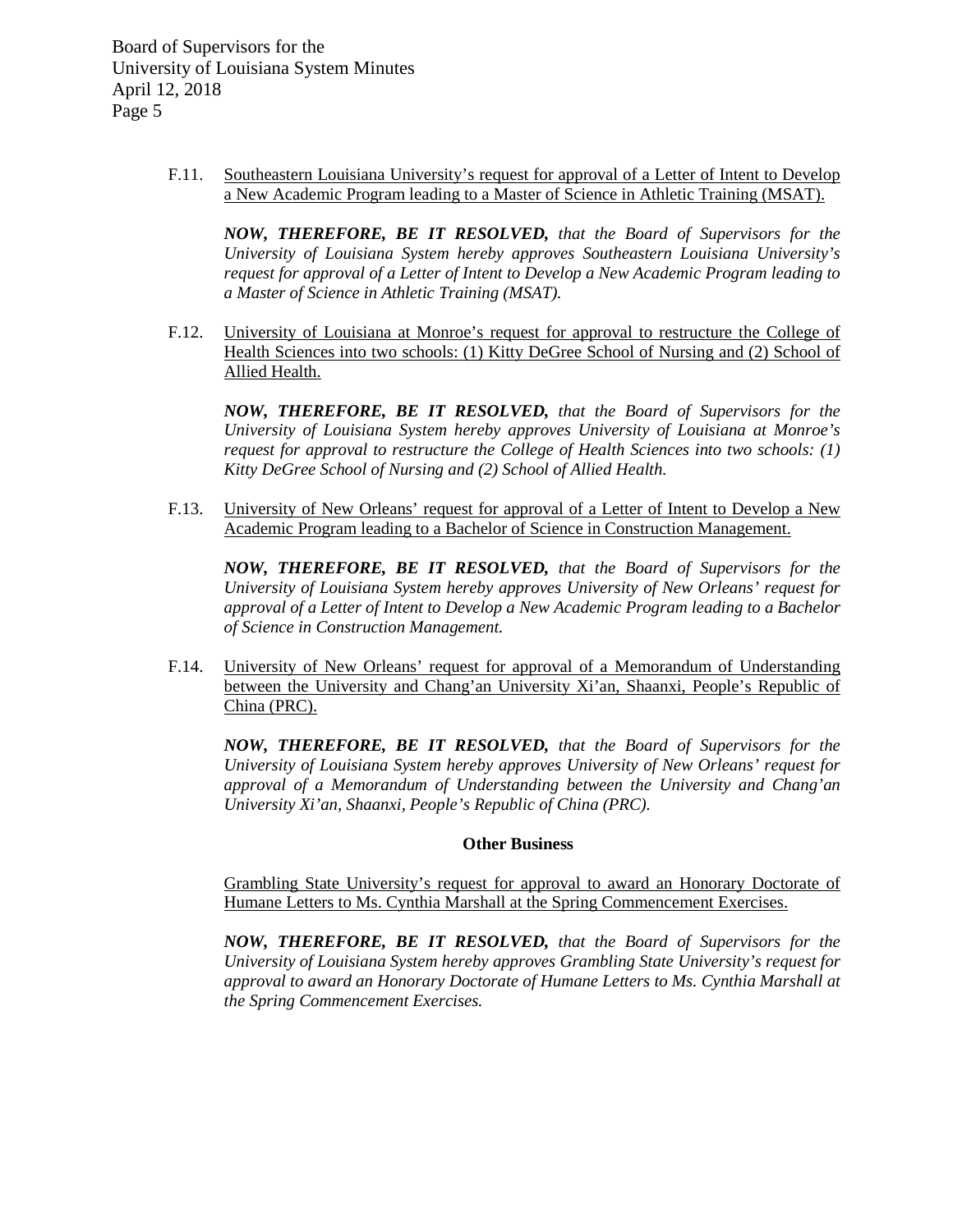# G. **Report of the Athletic Committee**

Upon motion of Mr. Robinson, seconded by Mr. Murphy, the Board unanimously voted to approve the following items:

G.1. McNeese State University's request for approval of a contract with Mr. Heath Schroyer, Head Men's Basketball Coach, effective April 15, 2018.

*NOW, THEREFORE, BE IT RESOLVED, that the Board of Supervisors for the University of Louisiana System hereby approves McNeese State University's request for approval of a contract with Mr. Heath Schroyer, Head Men's Basketball Coach, effective April 15, 2018.*

G.2. Southeastern Louisiana University's request for approval of a contract with Mr. Christopher McBride, Head Women's Soccer Coach, effective February 1, 2018.

*NOW, THEREFORE, BE IT RESOLVED, that the Board of Supervisors for the University of Louisiana System hereby approves Southeastern Louisiana University's request for approval of a contract with Mr. Christopher McBride, Head Women's Soccer Coach, effective February 1, 2018.*

G.3. University of Louisiana at Lafayette's request for approval of a contract with Mr. William H. Napier, Head Football Coach, effective January 1, 2018.

*NOW, THEREFORE, BE IT RESOLVED, that the Board of Supervisors for the University of Louisiana System hereby approves University of Louisiana at Lafayette's request for approval of a contract with Mr. William H. Napier, Head Football Coach, effective January 1, 2018.*

G.4. University of Louisiana at Lafayette's request for approval of a contract with Ms. Heather Mazeitis-Fontenot, Head Volleyball Coach, effective March 1, 2018.

*NOW, THEREFORE, BE IT RESOLVED, that the Board of Supervisors for the University of Louisiana System hereby approves University of Louisiana at Lafayette's request for approval of a contract with Ms. Heather Mazeitis-Fontenot, Head Volleyball Coach, effective March 1, 2018.*

G.5. University of Louisiana at Lafayette's request for approval of a contract with Mr. Tony Robichaux, Head Baseball Coach, effective February 1, 2018.

*NOW, THEREFORE, BE IT RESOLVED, that the Board of Supervisors for the University of Louisiana System hereby approves University of Louisiana at Lafayette's request for approval of a contract with Mr. Tony Robichaux, Head Baseball Coach, effective February 1, 2018.*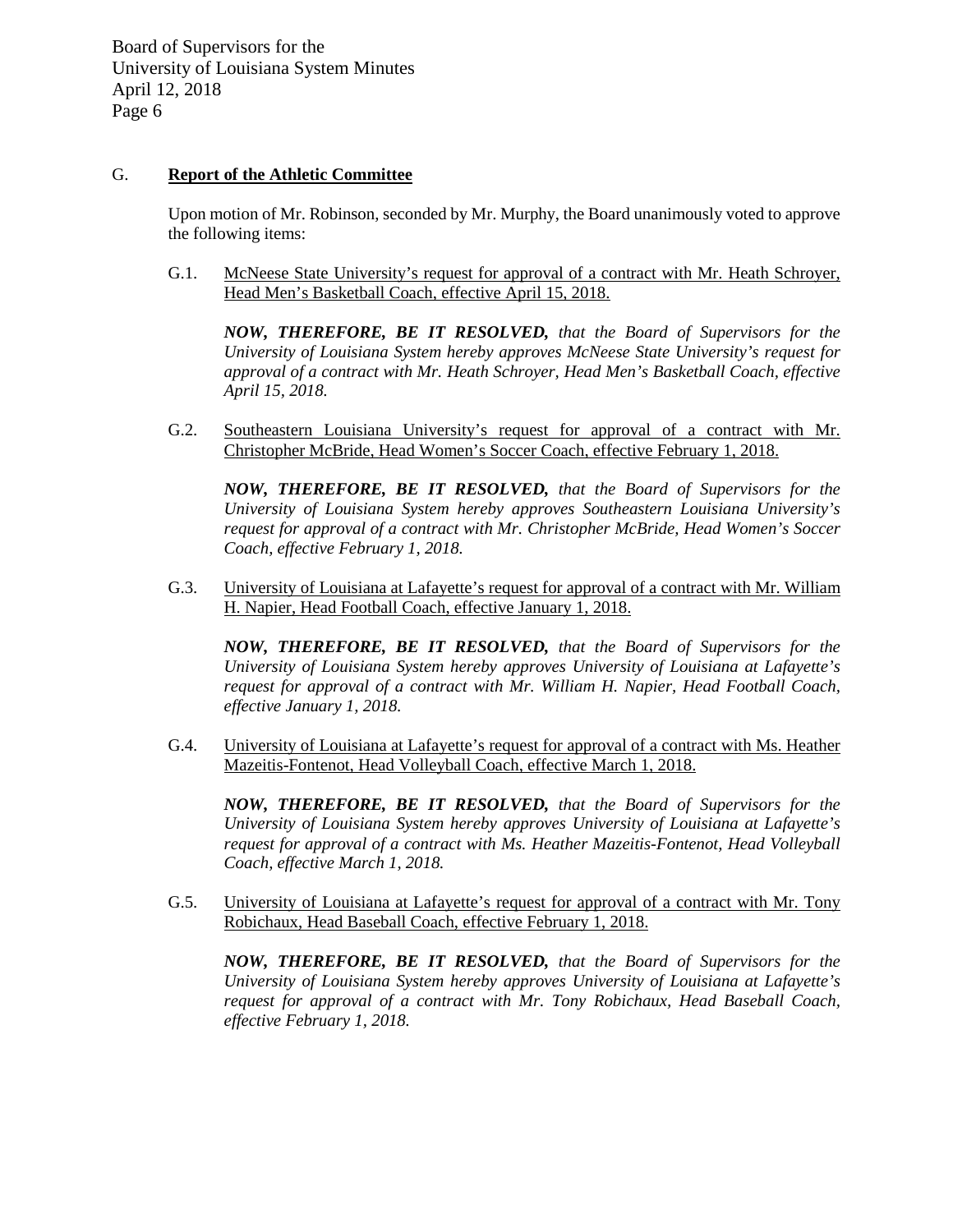> G.6. University of Louisiana at Lafayette's request for approval of a contract with Mr. Garry P. Brodhead, Head Women's Basketball Coach, effective April 1, 2018.

*NOW, THEREFORE, BE IT RESOLVED, that the Board of Supervisors for the University of Louisiana System hereby approves University of Louisiana at Lafayette's request for approval of a contract with Mr. Garry P. Brodhead, Head Women's Basketball Coach, effective April 1, 2018.*

G.7. University of Louisiana at Monroe's request for approval of a contract with Mr. Ryan Cross, Associate Head Men's Basketball Coach, effective May 1, 2018.

*NOW, THEREFORE, BE IT RESOLVED, that the Board of Supervisors for the University of Louisiana System hereby approves University of Louisiana at Monroe's request for approval of a contract with Mr. Ryan Cross, Associate Head Men's Basketball Coach, effective May 1, 2018.*

#### H. **Report of the Facilities Planning Committee**

Upon motion of Ms. Dunahoe, seconded by Mr. Robinson, the Board unanimously voted to approve the following items:

H.1. Louisiana Tech University's request for approval to allow certain properties located in Lincoln Parish to be nominated to the State Mineral Board for mineral lease.

*NOW, THEREFORE, BE IT RESOLVED, that the Board of Supervisors for the University of Louisiana System hereby approves Louisiana Tech University's request for approval to allow certain properties located in Lincoln Parish to be nominated to the State Mineral Board for mineral lease.* 

*BE IT FURTHER RESOLVED, that the President of the University and his or her designee be authorized to execute a lease on the properties located in Lincoln Parish on behalf of Louisiana Tech University.*

*BE IT FURTHER RESOLVED, that Louisiana Tech University shall obtain final approvals from UL System staff, legal counsel, and all other appropriate agencies/parties, of processes, documents and administrative requirements.*

*AND FURTHER, that Louisiana Tech University will provide system office with copies of all final executed documents for Board files.* 

H.2. McNeese State University's request for approval to sell two tracts of property for State Road Widening Project H.002059 to the Louisiana Department of Transportation and Development.

*NOW, THEREFORE, BE IT RESOLVED, that the Board of Supervisors for the University of Louisiana System hereby approves McNeese State University's request for approval to sell two tracts of property for State Road Widening Project H.002059 to the Louisiana Department of Transportation and Development.*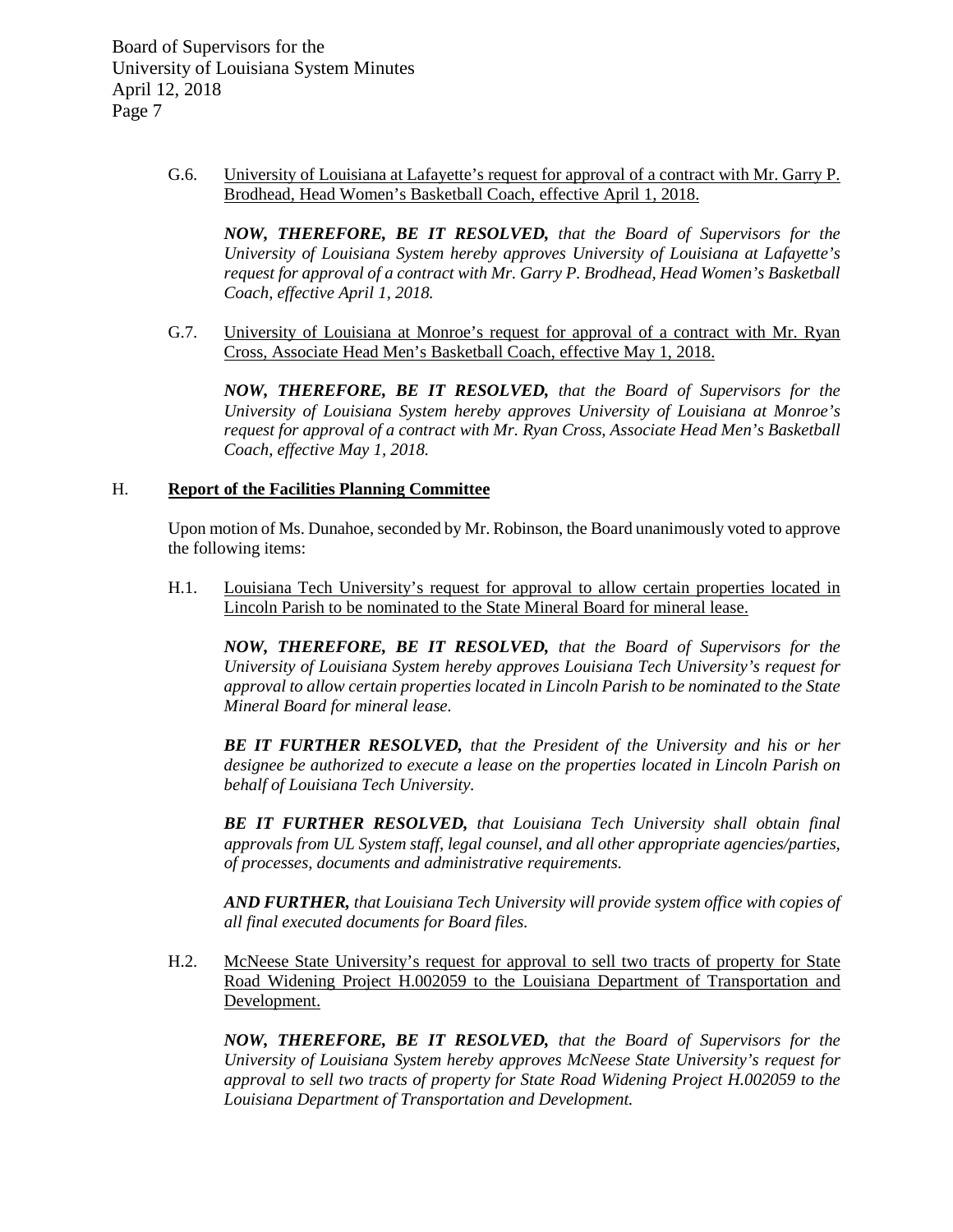> *BE IT FURTHER RESOLVED, that McNeese State University shall obtain final review from UL System staff and legal counsel to the Board, and shall secure all other appropriate approvals from agencies/parties of processes, documents, and administrative requirements prior to execution of documents.*

> *BE IT FURTHER RESOLVED, that the President of McNeese State University and/or his designee are hereby authorized and directed to execute the act of sale described herein and any and all documents necessary in connection with the sale of the property described herein.*

> *AND FURTHER, that McNeese State University will provide the System office with copies of all final executed documents for Board files.*

H.3. McNeese State University's request for approval to enter into a Land Lease with J. Scott Vincent, Lastie Paul Vincent III, and Bordulac, Inc. for the University's use of land located immediately adjacent to Burton Coliseum.

*NOW, THEREFORE, BE IT RESOLVED, that the Board of Supervisors for the*  University *of Louisiana System hereby approves McNeese State University's request for approval to enter into a Land Lease with J. Scott Vincent, Lastie Paul Vincent III, and Bordulac, Inc. for the University's use of land located immediately adjacent to Burton Coliseum.*

*BE IT FURTHER RESOLVED, that McNeese State University shall obtain final review from UL System staff and legal counsel to the Board, and shall secure all other appropriate approvals from agencies/parties of processes, documents, and administrative requirements prior to execution of documents.*

*BE IT FURTHER RESOLVED, that the President of McNeese State University and/or his designee are hereby authorized and directed to execute the Lease described herein and any and all documents necessary in connection with the Lease described herein.*

*AND FURTHER, that McNeese State University will provide the System office with copies of all final executed documents for Board files.*

H.4. University of Louisiana at Lafayette's request for approval to execute an Act of Correction and Ratification of the Old Charity Hospital property to correctly reflect the properties transferred to the Board of Supervisors for the University of Louisiana System.

*NOW, THEREFORE, BE IT RESOLVED, that the Board of Supervisors hereby approves University of Louisiana at Lafayette's request for approval to execute an Act of Correction and Ratification of the Old Charity Hospital property.*

*BE IT FURTHER RESOLVED, that the University of Louisiana at Lafayette shall obtain final review from UL System staff, legal counsel and shall secure all other appropriate approvals from agencies/parties of processes, documents, and administrative requirements.*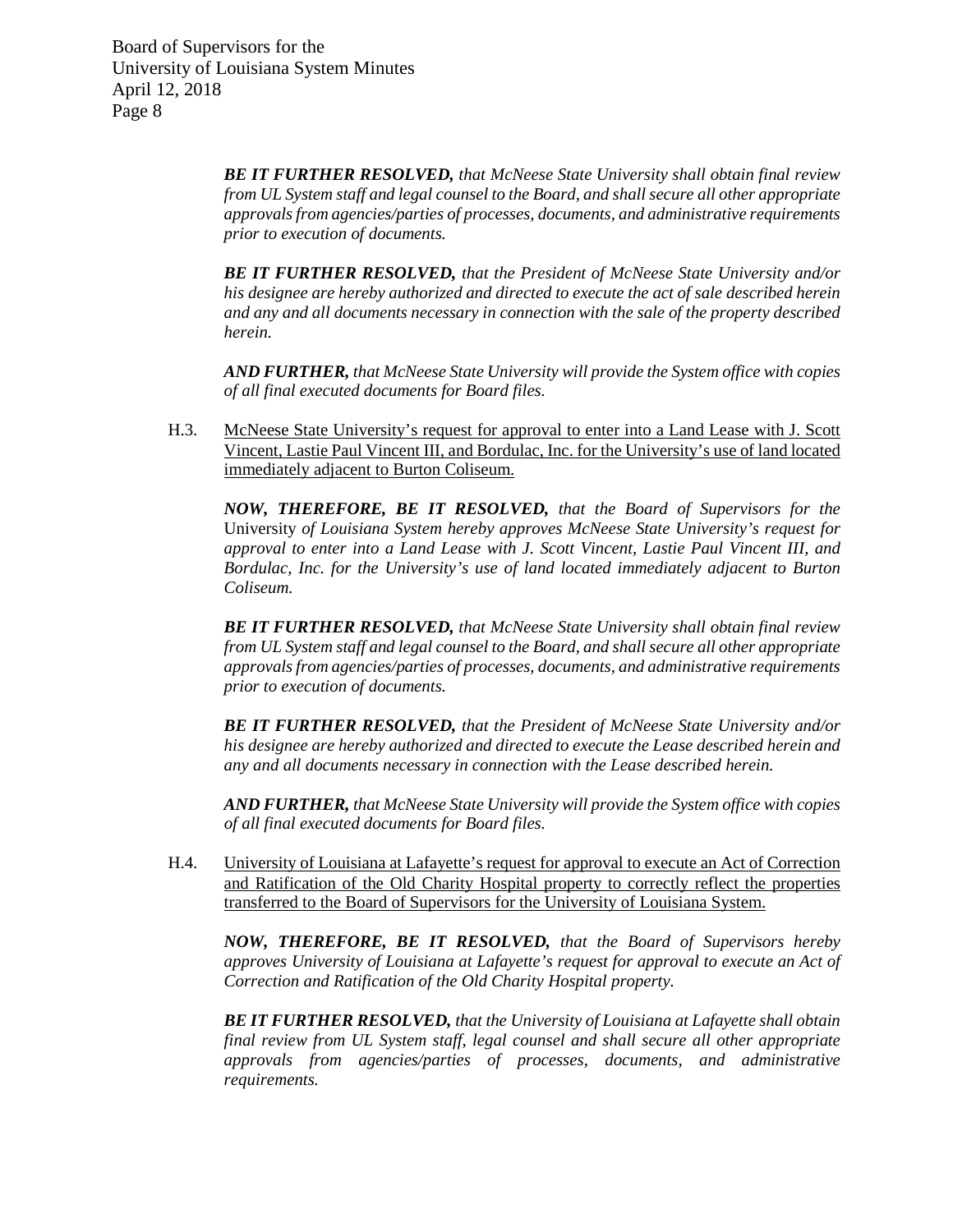> *BE IT FURTHER RESOLVED, that the President of the University of Louisiana at Lafayette or his designee is hereby designated and authorized to execute any and all documents necessary to execute the Act of Correction and Ratification.*

> *AND FURTHER, that the University will provide the System office with copies of all final executed documents for Board files.*

H.5. University of Louisiana at Monroe's request for approval to lease 3,437 square feet of office and classroom space at the University Medical Office Building located in New Orleans, Louisiana, from the Board of Supervisors of Louisiana State University System.

*NOW, THEREFORE, BE IT RESOLVED, that the Board of Supervisors for the University of Louisiana System hereby approves University of Louisiana at Monroe's request for approval to lease 3,437 square feet of office and classroom space at the University Medical Office Building located in New Orleans, Louisiana, from the Board of Supervisors of Louisiana State University System.*

*BE IT FURTHER RESOLVED, that University of Louisiana at Monroe shall obtain final review from UL System staff, legal counsel and shall secure all other appropriate approvals from agencies/parties of processes, documents, and administrative requirements.*

*BE IT FURTHER RESOLVED, that the President of University of Louisiana at Monroe and his or her designee is hereby designated and authorized to execute all documents necessary to execute the Lease Agreement.*

*AND FURTHER, that the University will provide the System office with copies of all final executed documents for Board files.* 

H.6. University of New Orleans' request for approval to amend the contract of Land Lease with the Orleans Parish School Board for the Benjamin Franklin High School site.

*NOW, THEREFORE, BE IT RESOLVED, that the Board of Supervisors for the University of Louisiana System hereby approves University of New Orleans' request for approval to amend the contract of Land Lease with the Orleans Parish School Board for the Benjamin Franklin High School site.* 

*BE IT FURTHER RESOLVED, that the University of New Orleans shall obtain final review from UL System staff, legal counsel and shall secure all other appropriate approvals from agencies/parties of processes, documents, and administrative requirements.*

*BE IT FURTHER RESOLVED, that the President of the University of New Orleans and his or her designee is hereby designated and authorized to execute any and all documents necessary to establish the Lease Amendment.*

*AND FURTHER, that the University will provide the System office with copies of all final executed documents for Board files.*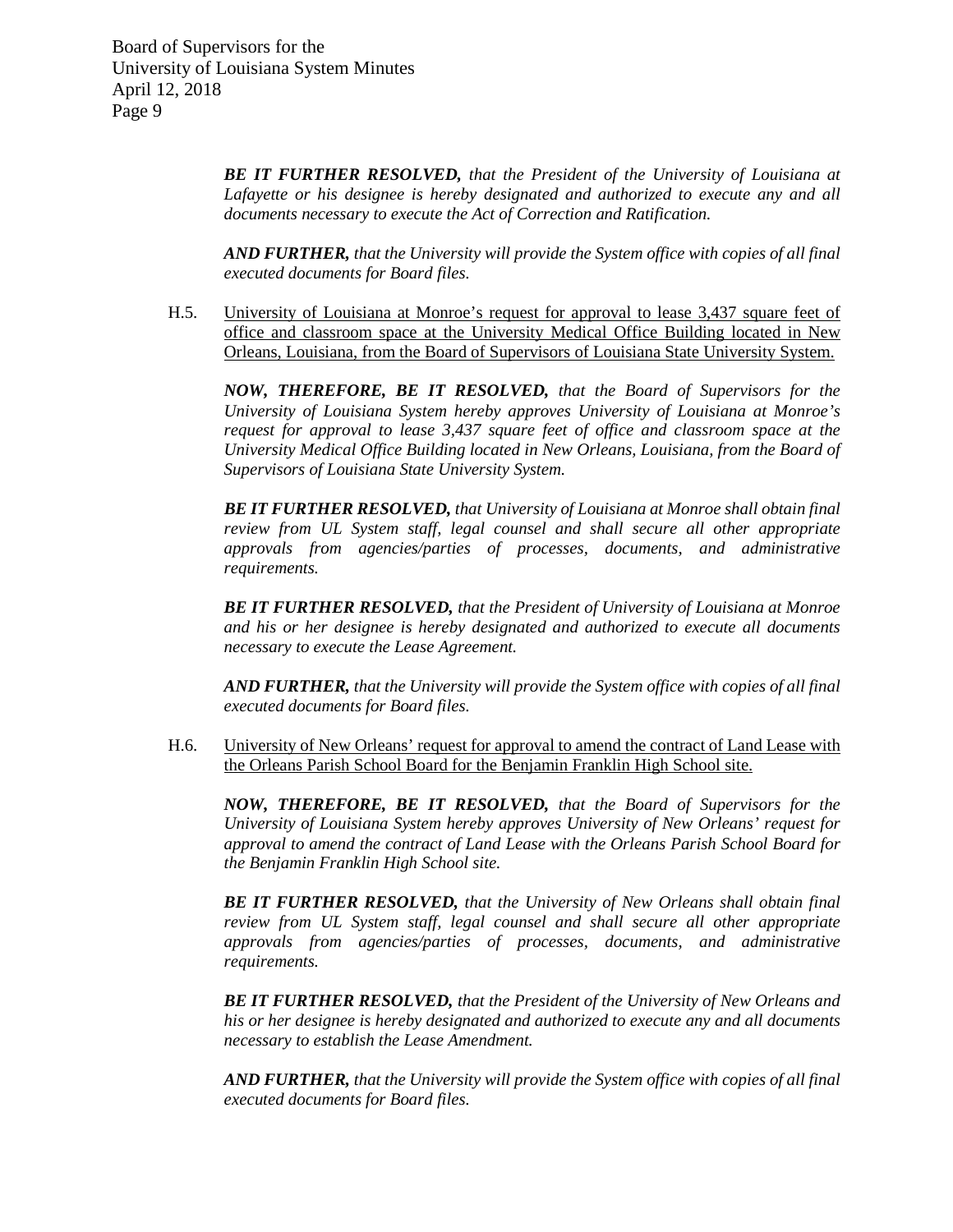## I. **Report of the Finance Committee**

Upon motion of Mr. Robinson, seconded by Mr. Rice, the Board unanimously voted to approve the following items:

I.1. Grambling State University's request for approval of a student referendum to approve a self-assessed Radio Lab Fee and Grambling Tiger Marching Band Fee.

*NOW, THEREFORE, BE IT RESOLVED, that the Board of Supervisors for the University of Louisiana System hereby approves Nicholls State University's request for approval to conduct a student referendum to approve a self-assessed Student Media Fee.* 

I.2. Northwestern State University's request for approval of a Health Services Fee for the Shreveport campus.

*NOW, THEREFORE, BE IT RESOLVED, that the Board of Supervisors for the University of Louisiana System hereby approves Northwestern State University's request for approval of a Health Services Fee for the Shreveport campus.* 

I.3. University of Louisiana at Lafayette's request for approval to consolidate the Jeanne Brauns-Oudenhoven/BORSF Eminent Scholar Endowed Chair in Entrepreneurship and the Frem F. Boustany, Sr. Endowed Chair in Business Administration into one Chair titled the Jeanne Brauns-Oudenhoven and Frem F. Boustany, Sr./BORSF Endowed Chair in Business Administration.

*NOW, THEREFORE, BE IT RESOLVED, that the Board of Supervisors for the University of Louisiana System hereby approves University of Louisiana at Lafayette's request for approval to consolidate the Jeanne Brauns-Oudenhoven/BORSF Eminent Scholar Endowed Chair in Entrepreneurship and the Frem F. Boustany, Sr. Endowed Chair in Business Administration into one Chair titled the Jeanne Brauns-Oudenhoven and Frem F. Boustany, Sr./BORSF Endowed Chair in Business Administration.* 

I.4. University of Louisiana at Monroe's request for approval to rename the Beta Alpha Psi Eta Sigma Excellence Endowed Professorship in Accounting the Patti Roshto Professorship in Accounting.

*NOW, THEREFORE, BE IT RESOLVED, that the Board of Supervisors for the University of Louisiana System hereby approves University of Louisiana at Monroe's request for approval to rename the Beta Alpha Psi Eta Sigma Excellence Endowed Professorship in Accounting the Patti Roshto Professorship in Accounting.* 

I.5. University of New Orleans' request for approval to repurpose and rename the Janet Dupuy Colley Professorship in International Studies and the John Dupuy Professorship in Pan American Studies.

*NOW, THEREFORE, BE IT RESOLVED, that the Board of Supervisors for the University of Louisiana System hereby approves University of New Orleans' request for approval to repurpose and rename the Janet Dupuy Colley Professorship in International Studies and the John Dupuy Professorship in Pan American Studies.*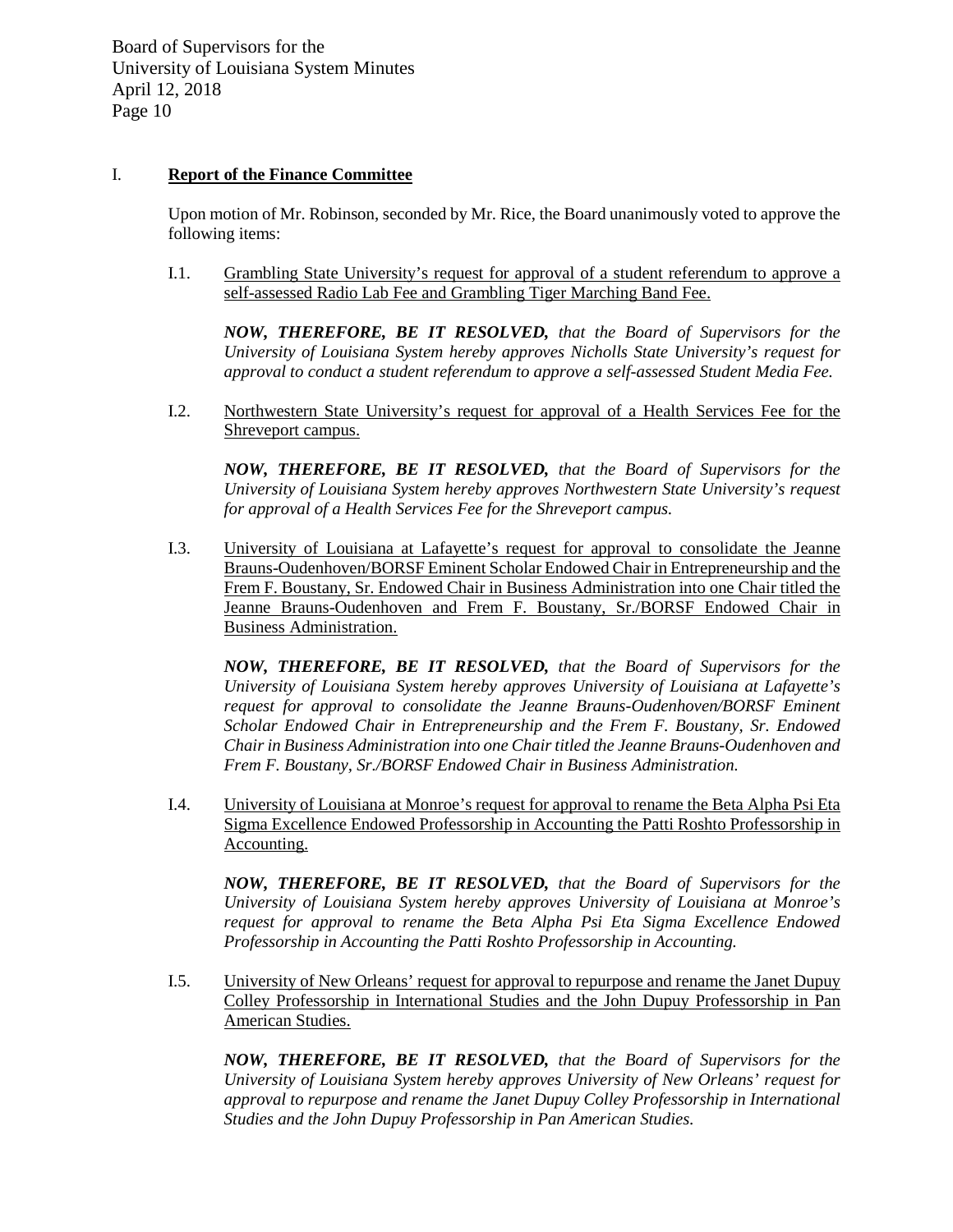> I.6. University of Louisiana System's recommendation to approve Campus Housing and Meal Plan Rates, Auxiliary Rates, Energy Surcharge, and Non-Governmental Charges for Academic Year 2018-19.

*NOW, THEREFORE, BE IT RESOLVED, that the Board of Supervisors for the University of Louisiana System hereby approves the University of Louisiana System's recommendation to approve the Campus Housing and Meal Plan Rates, Auxiliary Rates, Energy Surcharge, and Non-Governmental Charges for Academic Year 2018-19.* 

# J. **Report of the Personnel Committee**

Upon motion of Ms. Pierre, seconded by Ms. Dunahoe, the Board unanimously voted to approve the following item:

J.1. McNeese State University's request for approval to appoint Dr. Cecil Mitchell Adrian as Provost and Vice President for Academic Affairs and Enrollment Management effective March 16, 2018.

*NOW, THEREFORE, BE IT RESOLVED, that the Board of Supervisors for the University of Louisiana System hereby approves McNeese State University's request for approval to appoint Dr. Cecil Mitchell Adrian as Provost and Vice President for Academic Affairs and Enrollment Management effective March 16, 2018.*

# K. **Report of the Legislation Committee**

Mr. Carter, Chair of the Legislation Committee, indicated that the Committee had received a report only and no Board action was necessary.

# L. **SYSTEM PRESIDENT'S BUSINESS**

# L.1. Personnel Actions

President Henderson indicated that Board members had recently received personnel actions via email and that System staff had reviewed all personnel actions and recommends approval.

*Upon motion of Mr. Kitchen, seconded by Mr. Murphy, the Board unanimously voted to approve the System personnel actions.*

Dr. Henderson introduced and welcomed Dr. Claire Norris and Mr. Charles Wendt, who had recently joined the UL System staff. Dr. Norris will serve as Associate Vice President of Institutional Effectiveness and Special Initiatives, and Mr. Wendt will serve as Director of Accounting and Financial Analysis.